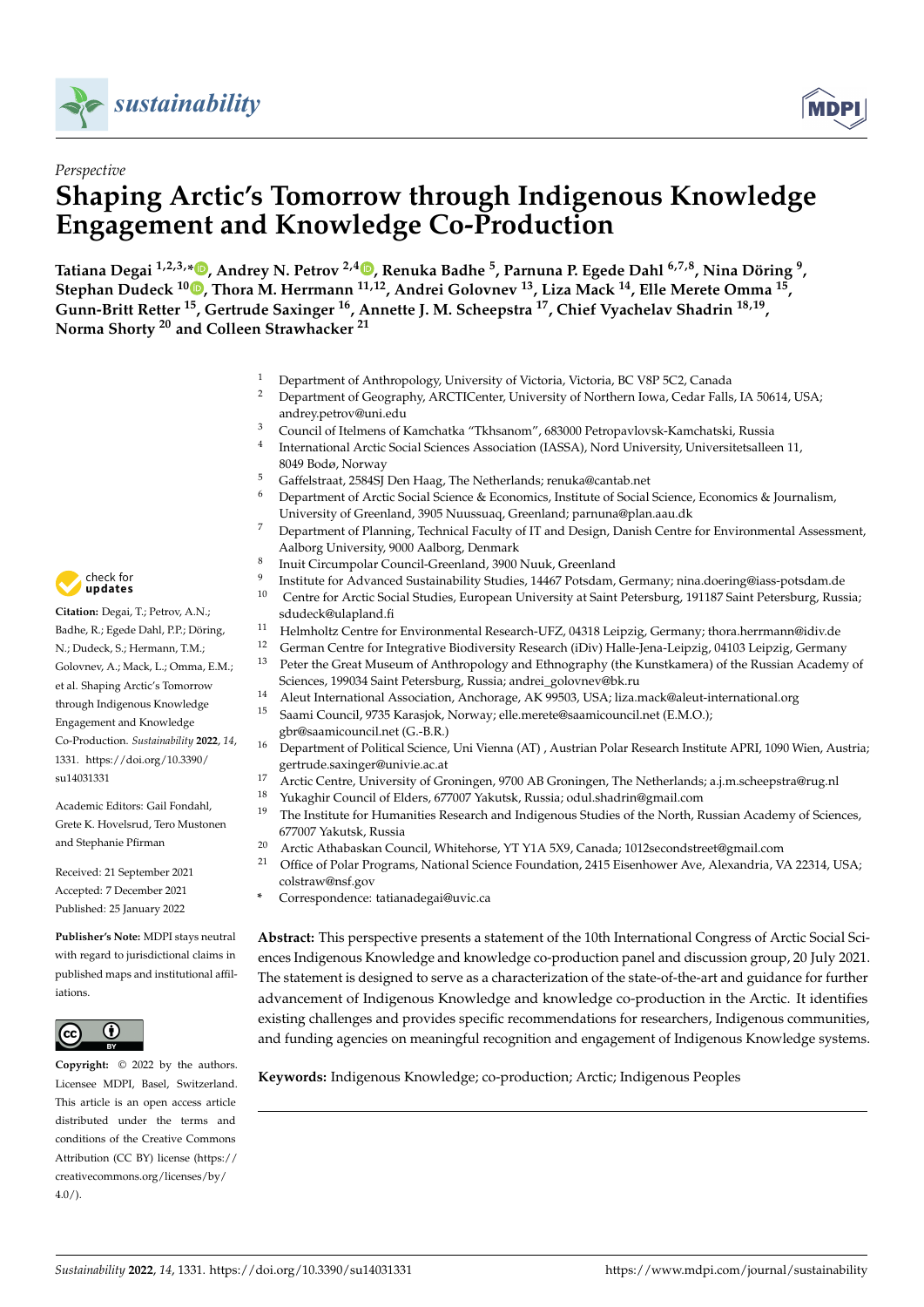## **1. Introduction**

Indigenous Knowledge and knowledge co-production are central for both research and policymaking in the Arctic, now and in the future. The International Arctic Social Sciences Association (IASSA), a professional society that brings together social scientists, humanities and Indigenous scholars, has long elevated the Indigenous Knowledge systems in its agenda. In 2017 IASSA adopted a statement on the Indigenous Knowledge and in 2021 it revised its Principles and Guidelines for Conducting Ethical Research in the Arctic to ensure productive and equitable engagement of Indigenous Knowledge, unconditional adherence to principles of Indigenous data and knowledge sovereignty and commitment to decolonizing research through knowledge co-production. IASSA members continued this work, and these efforts culminated in developing a new vision for Indigenous Knowledge engagement and co-production in the Arctic that is discussed below.

#### **2. Indigenous Knowledge Is Key to Understanding Natural and Social Systems in the Arctic**

On 20 June 2021, the International Congress of Arctic Social Sciences (ICASS X) hosted a plenary and other sessions devoted to the Indigenous Knowledge and research in the Arctic. The panelists and presenters have developed the following statement.

The Indigenous Peoples are the original Arctic researchers who hold unique knowledge, grounded in multigenerational experiences, of land and environment. This knowledge is time tested and implies deep understanding of the Arctic environment, socioeconomic systems, and human-environment relations. Indigenous Knowledge provides a foundation for individual and collective well-being of past, present, and future generations of Arctic Indigenous Peoples. Indigenous Knowledge systems have their own ontologies, epistemologies, and methodologies, and possess internal validation principles and processes based on reciprocity and respect. Indigenous Knowledge is key to accurate interpretation of dynamics in the natural and social systems in the Arctic. Science and policy that are not inclusive of the Indigenous Knowledge cannot be considered adequate to address the Arctic Peoples' needs. A major advancement in Arctic science will be achieved through Indigenization of Arctic research.

While working with Indigenous communities, one has to be mindful of the systemic trauma they have experienced in their history, and allow time, and channel resources so that these communities can heal and reconcile with their land, histories and languages that were disrupted due to colonization.

### **3. Co-Production Must Become a Priority**

In order to ensure the vitality of Indigenous Knowledge systems and to improve the quality and relevance of Arctic research, collaborative efforts across disciplines under the guidance of the Indigenous Knowledge holders must become a priority, and knowledge co-production must be seen as central for Arctic research. Co-production must be based on ethical, equitable, meaningful and mutually beneficial engagement of knowledge systems that is embedded in Indigenous rights, recognition of Indigenous Knowledge sovereignty and ownership. Co-production must be recognized, promoted and supported by funding agencies, academic institutions, and researchers regardless of their discipline, area of research and affiliation.

Co-production should imply co-identification of research needs, co-creation of research ideas, co-design of research questions, co-definition of research objectives, co-development of research programs, co-authorship of research results, co-implementation of research projects and co-evaluation of research outcomes. Co-production must ensure that Indigenous and non-Indigenous research partners share a common vision of what these, and other terms, mean in the research process. In addition to being based on co-production, Arctic research must also make room for Indigenous Peoples' knowledge systems to stand on their own without being validated by research partnerships with non-Indigenous scholars.

Finally, co-production should generate practical results important for Indigenous communities. It is important to acknowledge that these processes take time.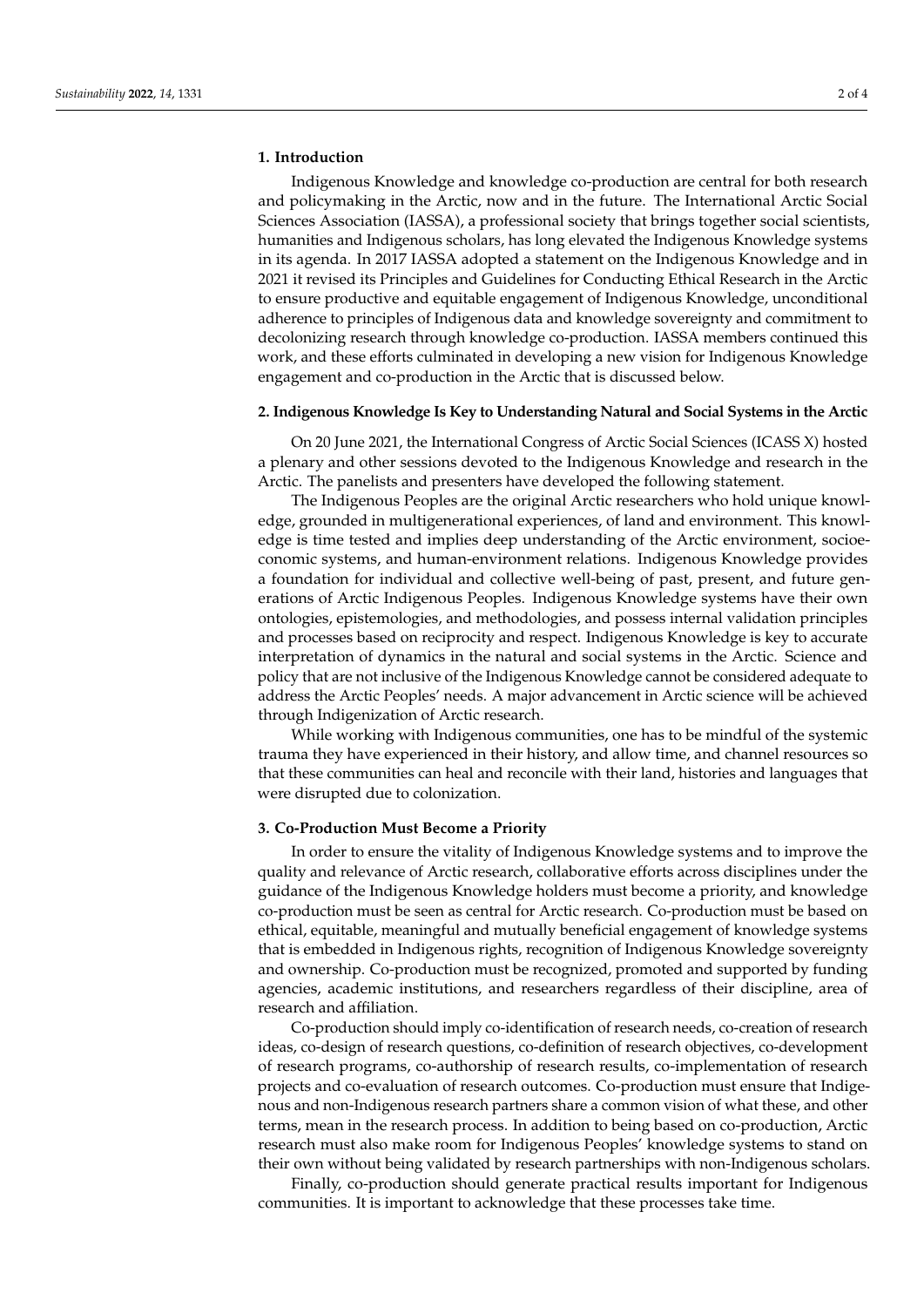## **4. Practical Steps to Be Taken Now**

To take steps towards achieving the above goals, we recommend the following: Recognize and respect Indigenous Knowledge in understanding natural and social systems in the Arctic including the importance of data sovereignty, intellectual property and ownership by Indigenous rights holders.

- Support the Indigenous Peoples to identify, define, research and act upon their own research priorities and methodologies, for example by providing financial, organizational and institutional capacities.
- Enable and encourage development of equitable relationship and understanding between the Indigenous Peoples and researchers necessary to co-create meaningful, relevant research guided by Indigenous Knowledge and societal values.
- Focus on reciprocal, mutually enriching capacity building between researchers and Indigenous communities:
	- this includes building capacity among researchers to recognize Indigenous rights and fully engage Indigenous Knowledge in Arctic research.
	- engaging Indigenous youth and elders to have an active role in knowledge production.
- Encourage research institutions and funding agencies to support and enable meaningful collaboration at all stages of research projects in the social and natural sciences and humanities to meet the expectations of knowledge co-production.
- Urge funding agencies to provide research-planning (seed) funding, flexible funding, and long-term funding options to researchers and Indigenous organizations to establish, build, and maintain relationships with Indigenous communities and to lay the foundation for knowledge co-production prior to actual research.
- Recommend that research institutions and funding agencies engage and support Indigenous Peoples to evaluate the research before, during and after the research to ensure that the research is progressing in a way that meets their needs.
- Prioritize collaboration, co-creation, Indigenous-led projects and capacity building research initiatives in funding calls and in the project selection process.

Finally, recognizing sustained commitment and extensive work that the International Arctic Social Sciences Association (IASSA) has done to advance the role of the Indigenous Knowledge in Arctic research and promote knowledge co-production, it is important to continue by focusing on:

- facilitating the equitable and ethical application of Indigenous Knowledge and engagement of Arctic Indigenous communities by developing guidance to the international research community in all aspects of Arctic science and research.
- working on creation of intellectual space for Indigenous Knowledge holders at international fora.
- further engaging Indigenous Knowledge holders in IASSA.
- developing internal IASSA strategies, structures and resources to establish a support system of Indigenous Knowledge holders within the IASSA, e.g., an Indigenous Knowledge Working Group.

## **5. Conclusions**

Diverse Indigenous Knowledge systems in the Arctic are critical for ensuring the wellbeing of Arctic communities and ecosystems. They are central for accurate interpretation of the natural and social dynamics in the Arctic. Equitable engagement and co-production are the primary mechanisms for decolonizing and Indigenizing Arctic research and policymaking that will secure a sustainable Arctic tomorrow. Attaining these goals will take a collective effort and individual commitment. The authors and IASSA are determined to continue this work. Ultimately, we call on individual researchers to ask themselves: what can I do to make this happen?